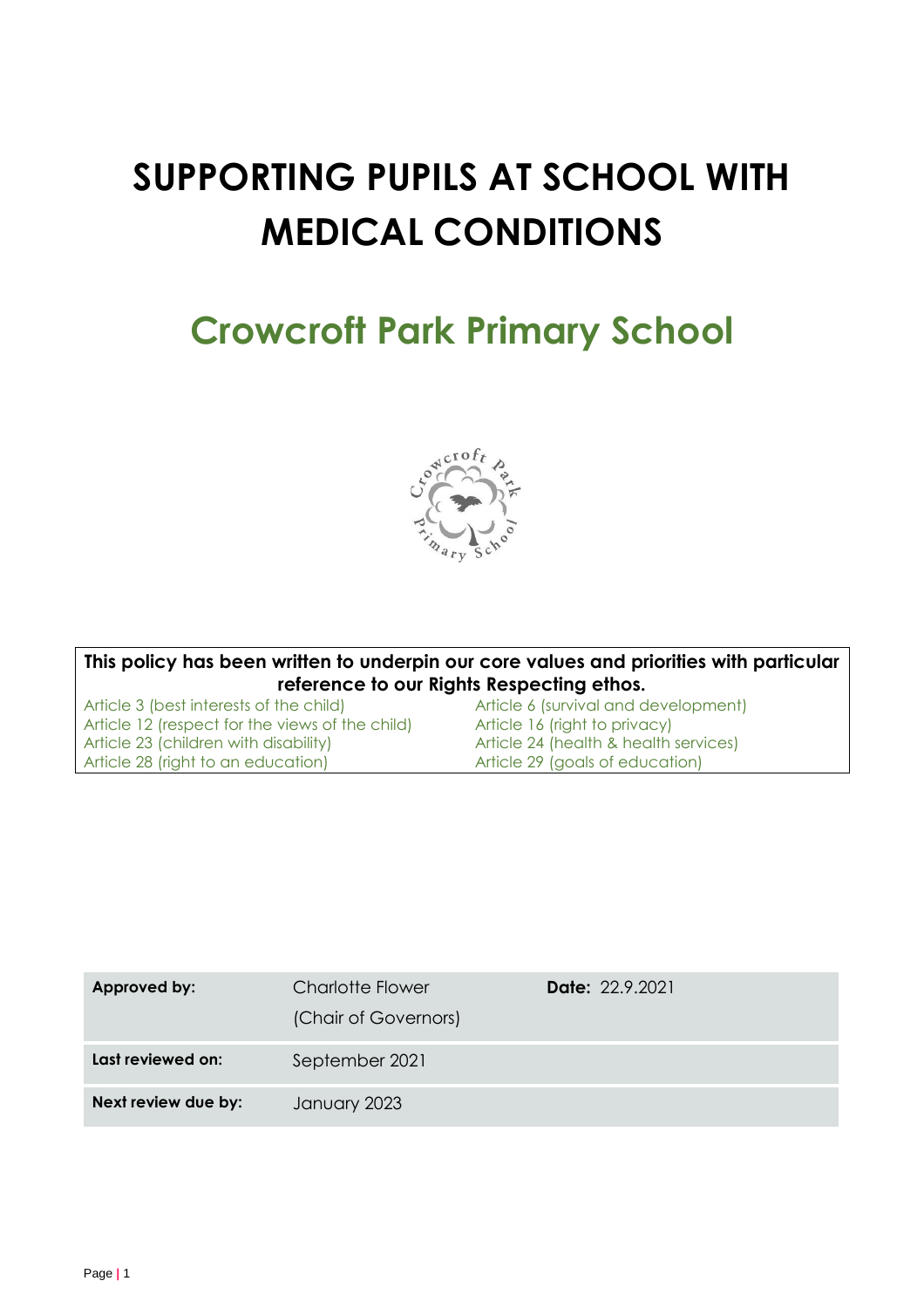## **Contents**

| 15. Appendix |  |
|--------------|--|
|              |  |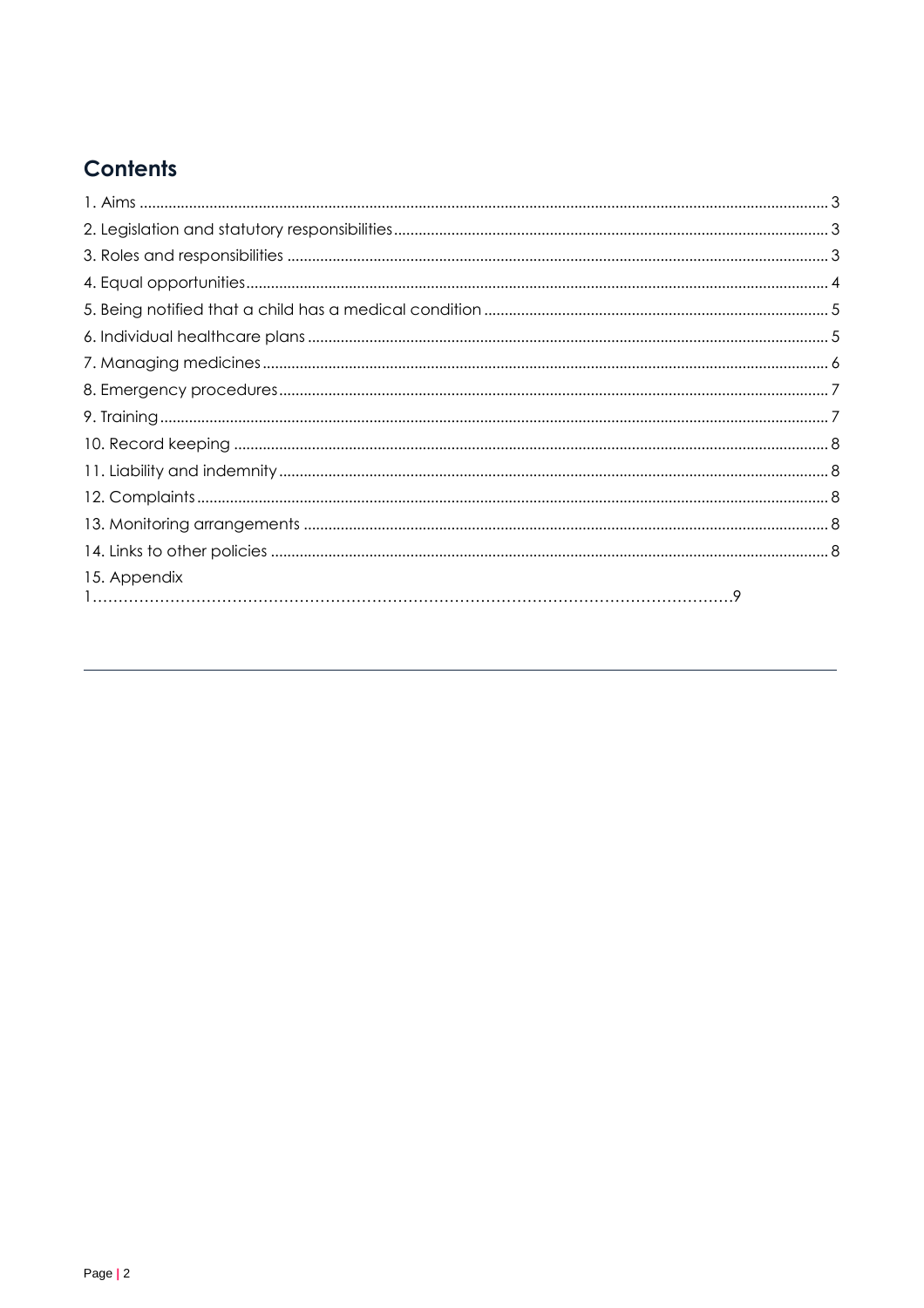## **1. Aims**

This policy aims to ensure that:

- Pupils, staff and parents understand how our school will support pupils with medical conditions
- Pupils with medical conditions are properly supported to allow them to access the same education as other pupils, including school trips and sporting activities

The governing body will implement this policy by:

- Making sure sufficient staff are suitably trained
- Making staff aware of pupils' conditions, where appropriate
- Making sure there are cover arrangements to ensure someone is always available to support pupils with medical conditions
- Providing supply teachers with appropriate information about the policy and relevant pupils
- Developing and monitoring individual healthcare plans (IHPs)

**The named person with responsibility for implementing this policy is Mrs Juliet Francis, headteacher.**

## **2. Legislation and statutory responsibilities**

This policy meets the requirements under [Section 100 of the Children and Families Act 2014,](http://www.legislation.gov.uk/ukpga/2014/6/part/5/crossheading/pupils-with-medical-conditions) which places a duty on governing bodies to make arrangements for supporting pupils at their school with medical conditions.

It is also based on the Department for Education's statutory guidance on supporting pupils with [medical conditions at school.](https://www.gov.uk/government/publications/supporting-pupils-at-school-with-medical-conditions--3)

## **3. Roles and responsibilities**

#### **3.1 The governing body**

The governing body has ultimate responsibility to make arrangements to support pupils with medical conditions. The governing body will ensure that sufficient staff have received suitable training and are competent before they are responsible for supporting children with medical conditions.

#### **3.2 The headteacher**

The headteacher will:

- Make sure all staff are aware of this policy and understand their role in its implementation
- Ensure that there is a sufficient number of trained staff available to implement this policy and deliver against all individual healthcare plans (IHPs), including in contingency and emergency situations
- Ensure that all staff who need to know are aware of a child's condition
- > Take overall responsibility for the development of IHPs
- Make sure that school staff are appropriately insured and aware that they are insured to support pupils in this way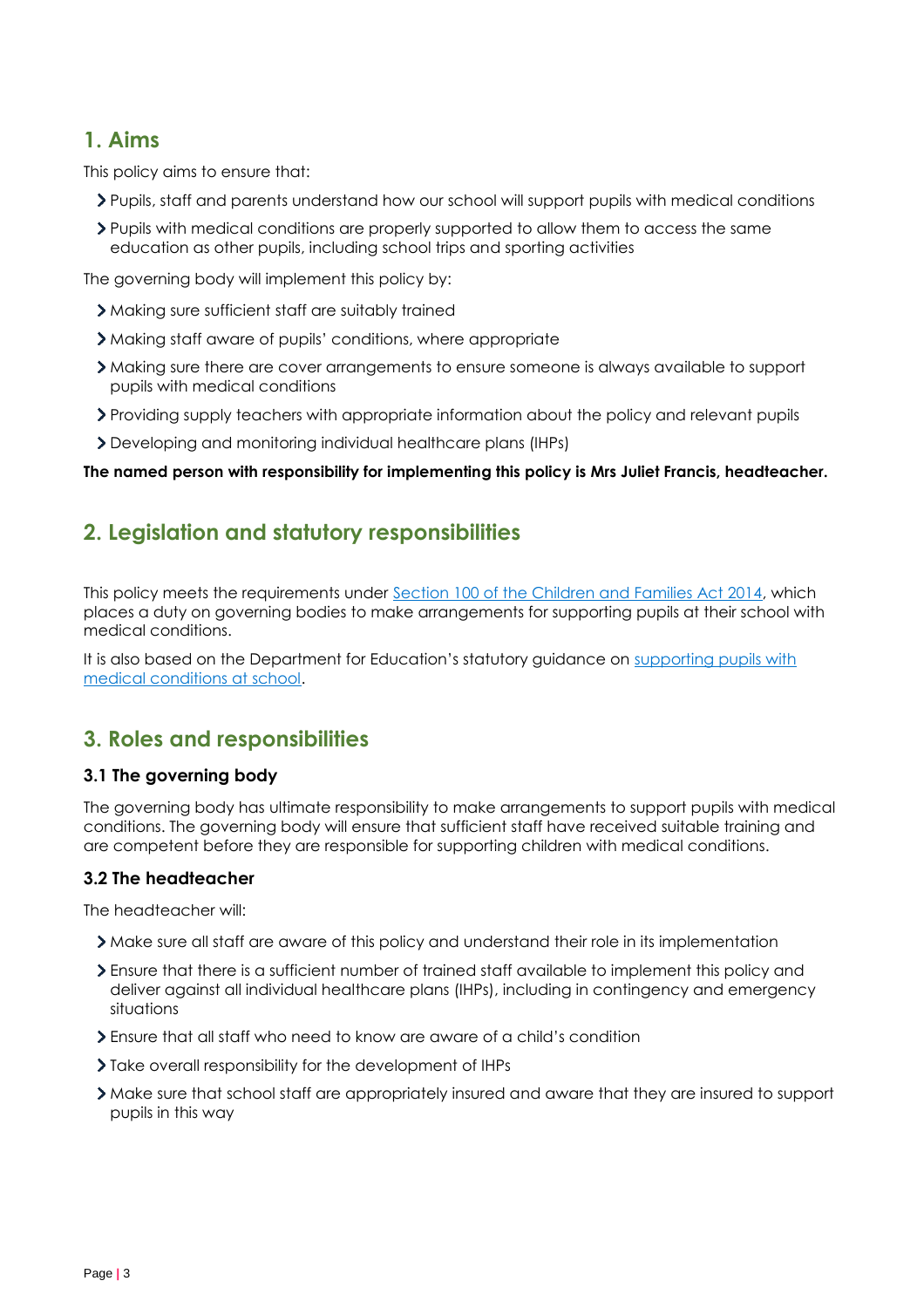- Contact the school nursing service in the case of any pupil who has a medical condition that may require support at school, but who has not yet been brought to the attention of the school nurse
- Ensure that systems are in place for obtaining information about a child's medical needs and that this information is kept up to date

#### **3.3 Staff**

Supporting pupils with medical conditions during school hours is not the sole responsibility of one person. Any member of staff may be asked to provide support to pupils with medical conditions, although they will not be required to do so. This includes the administration of medicines.

Those staff who take on the responsibility to support pupils with medical conditions will receive sufficient and suitable training, and will achieve the necessary level of competency before doing so.

Teachers will take into account the needs of pupils with medical conditions that they teach. All staff will know what to do and respond accordingly when they become aware that a pupil with a medical condition needs help.

#### **3.4 Parents**

Parents will:

- Provide the school with sufficient and up-to-date information about their child's medical needs
- Be involved in the development and review of their child's IHP and may be involved in its drafting
- Carry out any action they have agreed to as part of the implementation of the IHP, e.g. provide medicines and equipment, and ensure they or another nominated adult are contactable at all times

#### **3.5 Pupils**

Pupils with medical conditions will often be best placed to provide information about how their condition affects them. Pupils should be fully involved in discussions about their medical support needs and contribute as much as possible to the development of their IHPs. They are also expected to comply with their IHPs.

#### **3.6 School nurses and other healthcare professionals**

Our school nursing service will notify the school when a pupil has been identified as having a medical condition that will require support in school. This will be before the pupil starts school, wherever possible. They may also support staff to implement a child's IHP.

Healthcare professionals, such as GPs and paediatricians, will liaise with the school's nurses and notify them of any pupils identified as having a medical condition. They may also provide advice on developing IHPs.

### **4**. **Equal opportunities**

Our school is clear about the need to actively support pupils with medical conditions to participate in school trips and visits, or in sporting activities, and not prevent them from doing so.

The school will consider what reasonable adjustments need to be made to enable these pupils to participate fully and safely on school trips, visits and sporting activities.

Risk assessments will be carried out so that planning arrangements take account of any steps needed to ensure that pupils with medical conditions are included. In doing so, pupils, their parents and any relevant healthcare professionals will be consulted.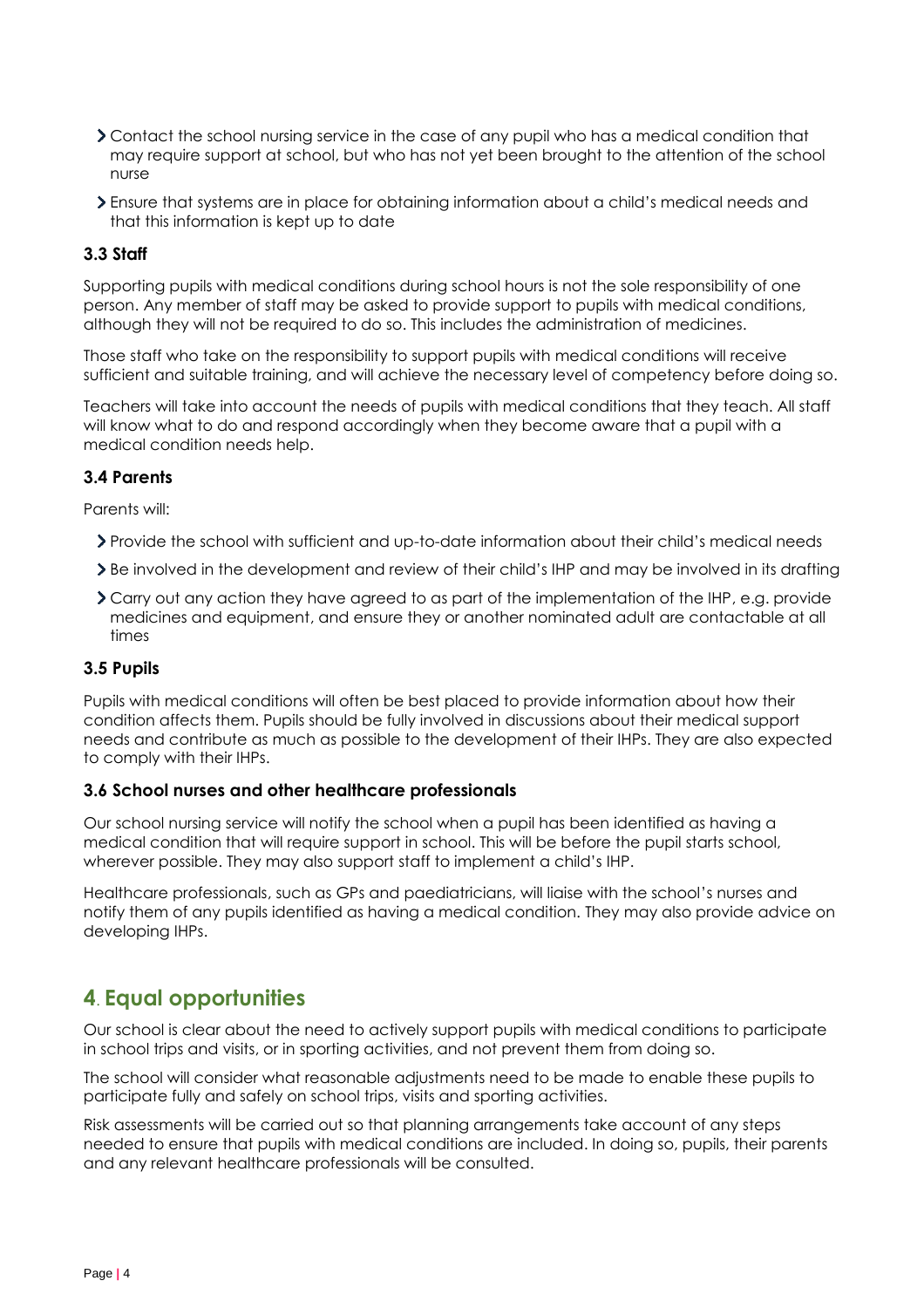## **5. Being notified that a child has a medical condition**

When the school is notified that a pupil has a medical condition, the process outlined below will be followed to decide whether the pupil requires an IHP.

The school will make every effort to ensure that arrangements are put into place within 2 weeks, or by the beginning of the relevant term for pupils who are new to our school.

See Appendix 1.

### **6. Individual healthcare plans**

The headteacher has overall responsibility for the development of IHPs for pupils with medical conditions. This has been delegated to the SENDCO.

Plans will be reviewed at least annually, or earlier if there is evidence that the pupil's needs have changed.

Plans will be developed with the pupil's best interests in mind and will set out:

- What needs to be done
- When
- > By whom

Not all pupils with a medical condition will require an IHP. It will be agreed with a healthcare professional and the parents when an IHP would be inappropriate or disproportionate. This will be based on evidence. If there is no consensus, the headteacher will make the final decision.

Plans will be drawn up in partnership with the school, parents and a relevant healthcare professional, such as the school nurse, specialist or paediatrician, who can best advise on the pupil's specific needs. The pupil will be involved wherever appropriate.

IHPs will be linked to, or become part of, any education, health and care (EHC) plan. If a pupil has SEN but does not have an EHC plan, the SEN will be mentioned in the IHP.

The level of detail in the plan will depend on the complexity of the child's condition and how much support is needed. The governing body and the headteacher will consider the following when deciding what information to record on IHPs:

- Ine medical condition, its triggers, signs, symptoms and treatments
- The pupil's resulting needs, including medication (dose, side effects and storage) and other treatments, time, facilities, equipment, testing, access to food and drink where this is used to manage their condition, dietary requirements and environmental issues, e.g. crowded corridors, travel time between lessons
- Specific support for the pupil's educational, social and emotional needs. For example, how absences will be managed, requirements for extra time to complete exams, use of rest periods or additional support in catching up with lessons, counselling sessions
- The level of support needed, including in emergencies. If a pupil is self-managing their medication, this will be clearly stated with appropriate arrangements for monitoring
- Who will provide this support, their training needs, expectations of their role and confirmation of proficiency to provide support for the pupil's medical condition from a healthcare professional, and cover arrangements for when they are unavailable

Who in the school needs to be aware of the pupil's condition and the support required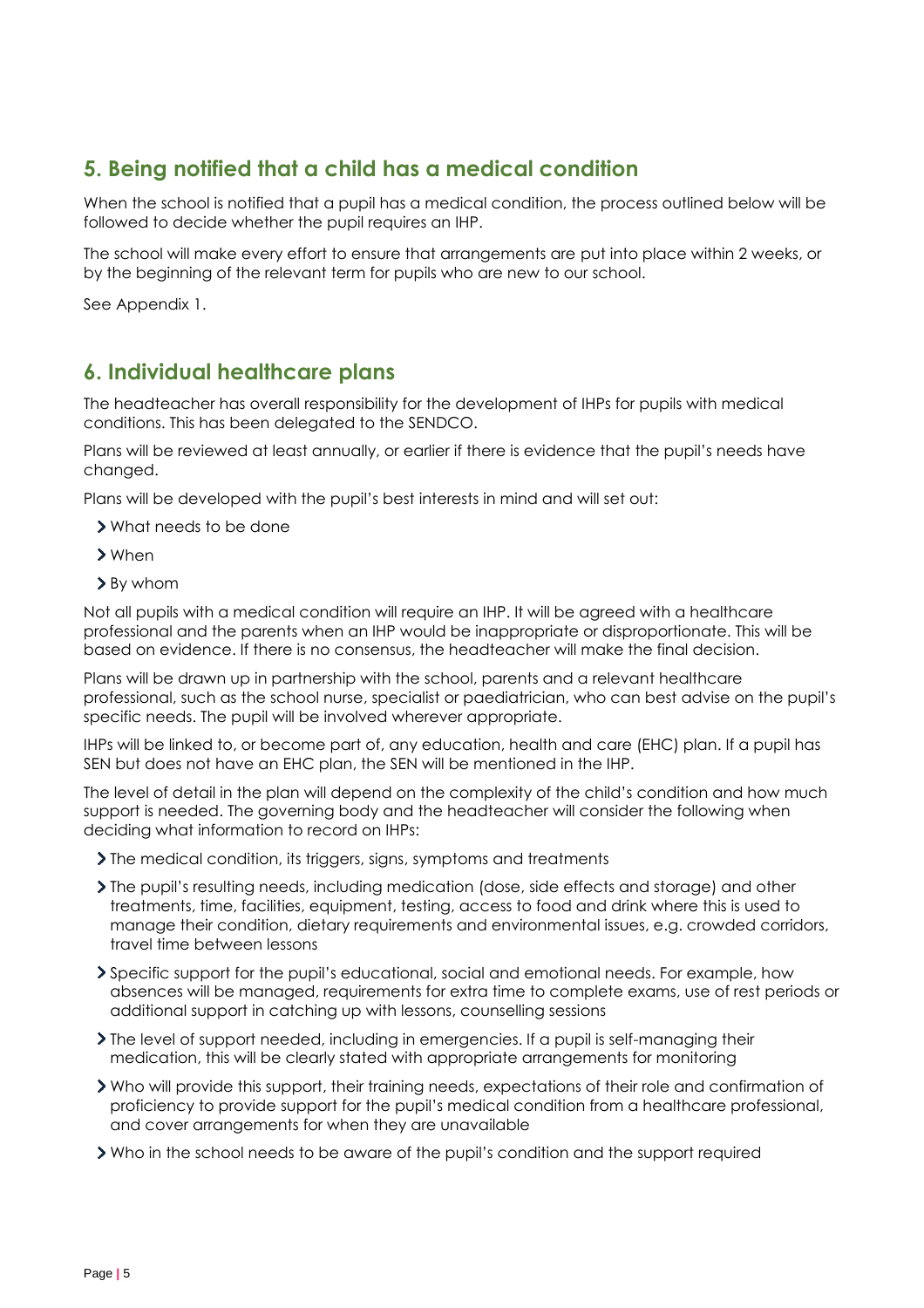- Arrangements for written permission from parents and the headteacher for medication to be administered by a member of staff, or self-administered by the pupil during school hours
- Separate arrangements or procedures required for school trips or other school activities outside of the normal school timetable that will ensure the pupil can participate, e.g. risk assessments
- Where confidentiality issues are raised by the parent/pupil, the designated individuals to be entrusted with information about the pupil's condition
- What to do in an emergency, including who to contact, and contingency arrangements.

## **7. Managing medicines**

Prescription medicines will only be administered at school:

- When it would be detrimental to the pupil's health or school attendance not to do so **and**
- Where we have parents' written consent

#### **The only exception to this is where the medicine has been prescribed to the pupil without the knowledge of the parents.**

Pupils under 16 will not be given medicine containing aspirin unless prescribed by a doctor.

Anyone giving a pupil any medication (for example, for pain relief) will first check maximum dosages and when the previous dosage was taken. Parents will always be informed.

The school will only accept prescribed medicines that are:

- > In-date
- Labelled
- Provided in the original container, as dispensed by the pharmacist, and include instructions for administration, dosage and storage

The school will accept insulin that is inside an insulin pen or pump rather than its original container, but it must be in date.

All medicines will be stored safely. Pupils will be informed about where their medicines are at all times and be able to access them immediately. Medicines and devices such as asthma inhalers, blood glucose testing meters and adrenaline pens will always be readily available to pupils and not locked away.

Medicines will be returned to parents to arrange for safe disposal when no longer required.

#### **7.1 Controlled drugs**

[Controlled drugs](http://www.nhs.uk/chq/Pages/1391.aspx?CategoryID=73) are prescription medicines that are controlled under the [Misuse of Drugs](http://www.legislation.gov.uk/uksi/2001/3998/schedule/1/made)  [Regulations 2001](http://www.legislation.gov.uk/uksi/2001/3998/schedule/1/made) and subsequent amendments, such as morphine or methadone.

A pupil who has been prescribed a controlled drug may have it in their possession if they are competent to do so, but they must not pass it to another pupil to use. All other controlled drugs are kept in a secure cupboard in the school office and only named staff have access.

Controlled drugs will be easily accessible in an emergency and a record of any doses used and the amount held will be kept.

#### **7.2 Pupils managing their own needs**

Pupils who are competent will be encouraged to take responsibility for managing their own medicines and procedures. This will be discussed with parents and it will be reflected in their IHPs.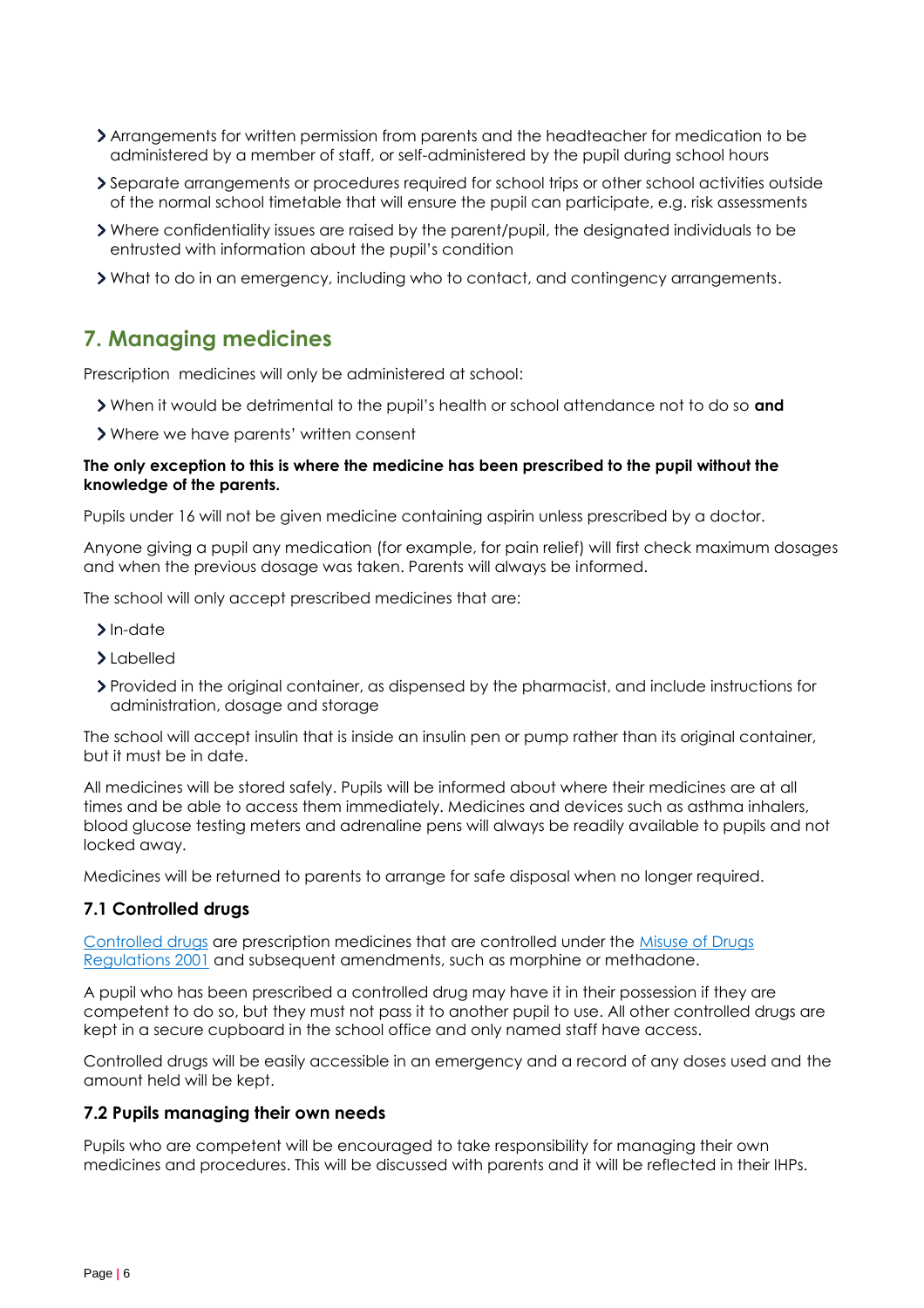Pupils will be allowed to carry their own medicines and relevant devices wherever possible. Staff will not force a pupil to take a medicine or carry out a necessary procedure if they refuse, but will follow the procedure agreed in the IHP and inform parents so that an alternative option can be considered, if necessary.

#### **7.3 Unacceptable practice**

School staff should use their discretion and judge each case individually with reference to the pupil's IHP, but it is generally not acceptable to:

- Prevent pupils from easily accessing their inhalers and medication, and administering their medication when and where necessary
- Assume that every pupil with the same condition requires the same treatment
- Ignore the views of the pupil or their parents
- Ignore medical evidence or opinion (although this may be challenged)
- Send children with medical conditions home frequently for reasons associated with their medical condition or prevent them from staying for normal school activities, including lunch, unless this is specified in their IHPs
- If the pupil becomes ill, send them to the school office or medical room unaccompanied or with someone unsuitable
- Penalise pupils for their attendance record if their absences are related to their medical condition, e.g. hospital appointments
- Prevent pupils from drinking, eating or taking toilet or other breaks whenever they need to in order to manage their medical condition effectively
- Require parents, or otherwise make them feel obliged, to attend school to administer medication or provide medical support to their pupil, including with toileting issues. No parent should have to give up working because the school is failing to support their child's medical needs
- Prevent pupils from participating, or create unnecessary barriers to pupils participating in any aspect of school life, including school trips, e.g. by requiring parents to accompany their child
- Administer, or ask pupils to administer, medicine in school toilets.

## **8. Emergency procedures**

Staff will follow the school's normal emergency procedures (for example, calling 999). All pupils' IHPs will clearly set out what constitutes an emergency and will explain what to do.

If a pupil needs to be taken to hospital, staff will stay with the pupil until the parent arrives, or accompany the pupil to hospital by ambulance.

## **9. Training**

Staff who are responsible for supporting pupils with medical needs will receive suitable and sufficient training to do so.

The training will be identified during the development or review of IHPs. Staff who provide support to pupils with medical conditions will be included in meetings where this is discussed.

The relevant healthcare professionals will lead on identifying the type and level of training required and will agree this with the headteacher. Training will be kept up to date.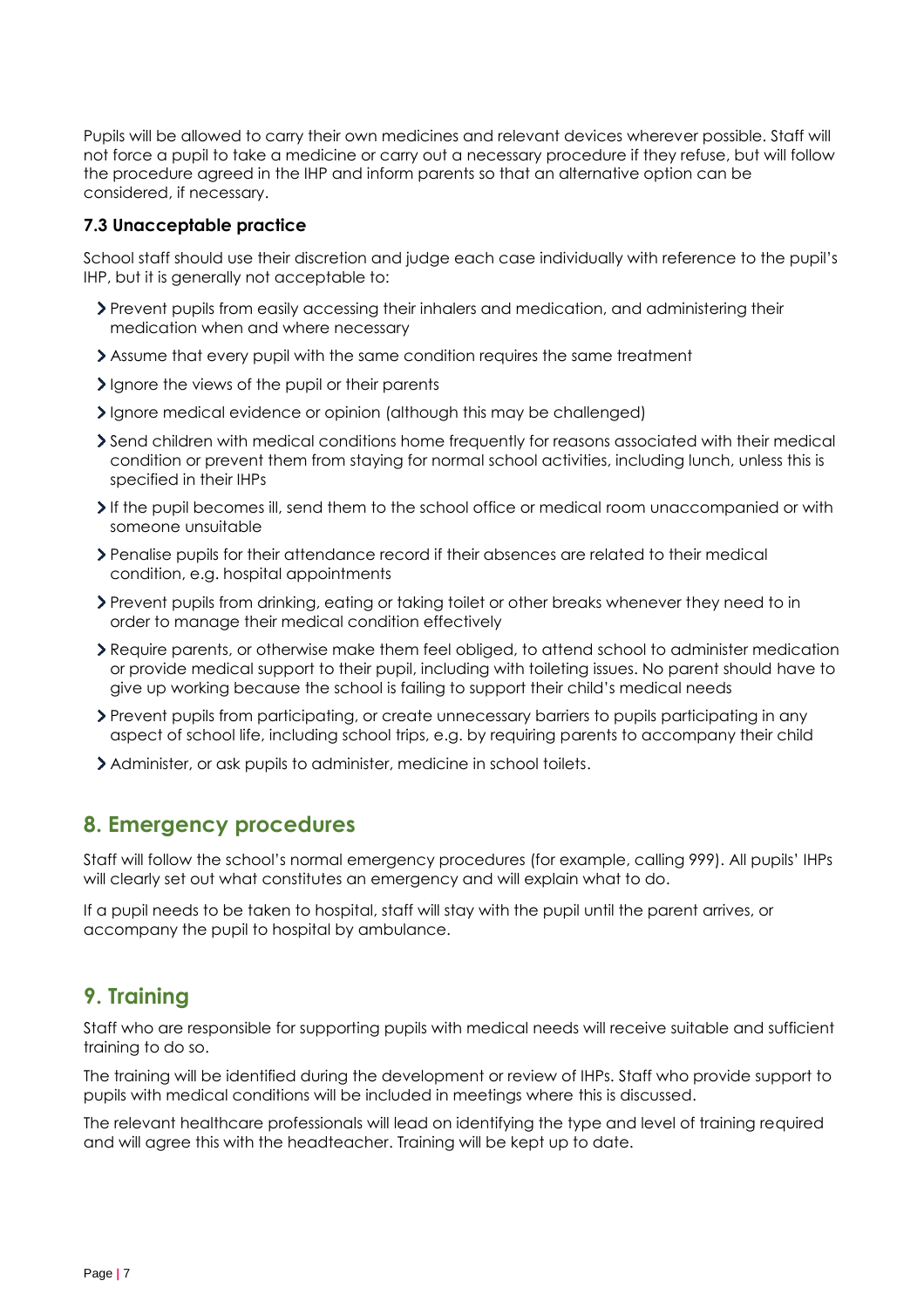Training will:

- Be sufficient to ensure that staff are competent and have confidence in their ability to support the pupils
- Fulfil the requirements in the IHPs
- Help staff to have an understanding of the specific medical conditions they are being asked to deal with, their implications and preventative measures

Healthcare professionals will provide confirmation of the proficiency of staff in a medical procedure, or in providing medication.

All staff will receive training so that they are aware of this policy and understand their role in implementing it, for example, with preventative and emergency measures so they can recognise and act quickly when a problem occurs. This will be provided for new staff during their induction.

## **10. Record keeping**

The governing body will ensure that written records are kept of all medicine administered to pupils for as long as these pupils are at the school. Parents will be informed if their pupil has been unwell at school.

IHPs are kept in a readily accessible place which all staff are aware of.

## **11. Liability and indemnity**

The governing body will ensure that the appropriate level of insurance is in place and appropriately reflects the school's level of risk.

The school has liability and indemnity insurance with KBE UK Ltd which covers staff providing support to pupils with medical conditions and the administration of medication.

## **12. Complaints**

Parents with a complaint about their child's medical condition should discuss these directly with the headteacher in the first instance. If the headteacher cannot resolve the matter, they will direct parents to the school's complaints procedure.

## **13. Monitoring arrangements**

This policy will be reviewed and approved by the governing body annually.

## **14. Links to other policies**

This policy links to the following policies:

- > Accessibility plan
- Complaints
- > First aid
- > Health and safety